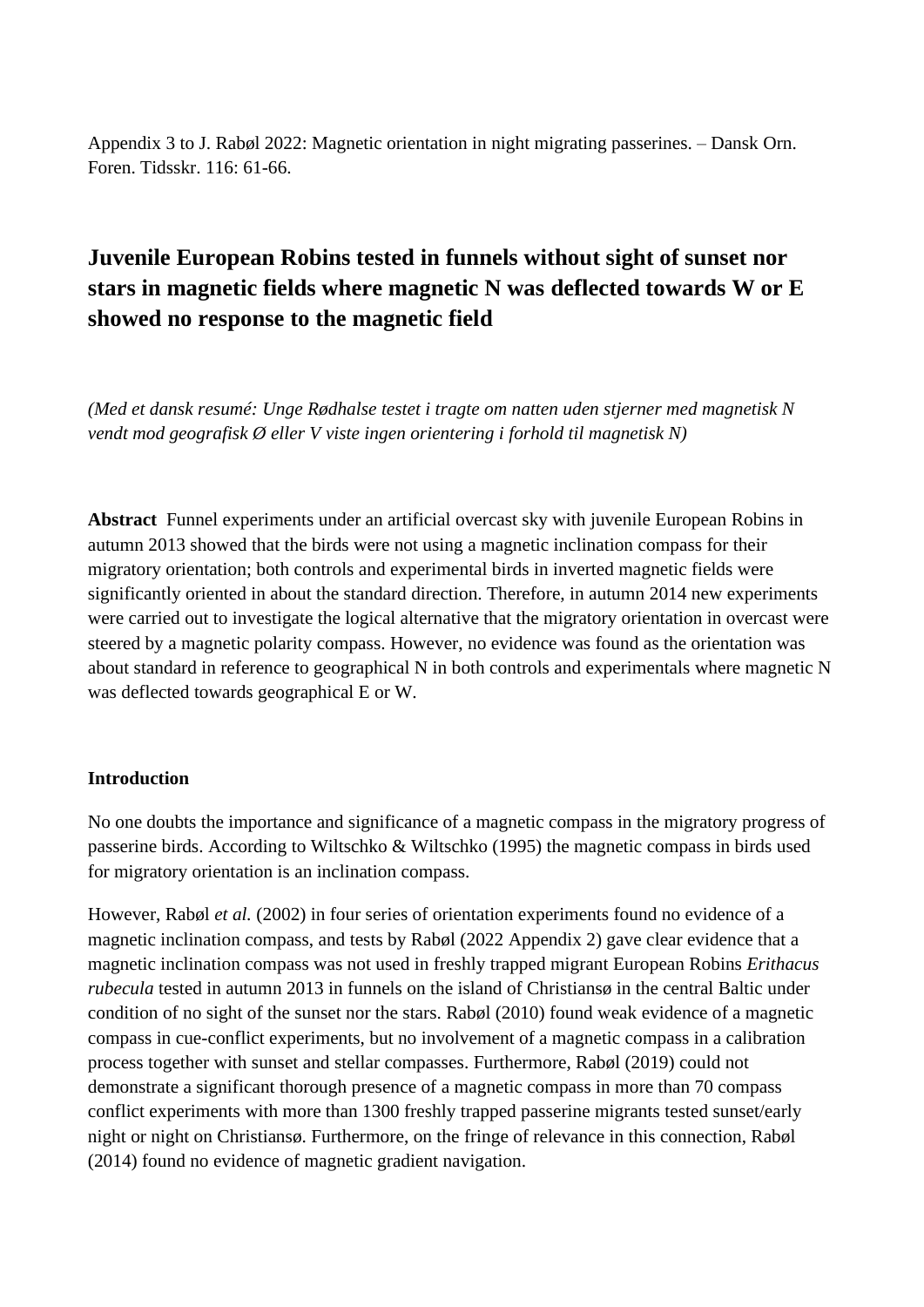Evidence for use of a magnetic inclination compass comes from long term caged birds. Perhaps freshly caught migrant birds a) make use of a magnetic polarity compass, or b) not at all of a magnetic compass. As the Robins tested in inverted magnetic fields (Rabøl 2022 Appendix 2) largely showed the same standard orientation as the control birds a) was considered the likely scenario.

Clearly, the next step was to make probable that a magnetic polarity compass was in use in the 2013 tests. Therefore, orientation experiments on Christiansø in autumn 2014 were designed for that purpose: birds were tested in magnetic fields where mN was deflected towards gW or gE, and the resultant magnetic vector had the same intensity and inclination as the natural magnetic vector on Christiansø. The expected orientation in reference to mN should then be around standard, or at least the same in controls and experimentals.

## **Material and methods**

Experiments were carried out during night starting two hours after sunset, i.e. all sight of the setting sun had disappeared. Experiments lasted for about two hours and because of the translucent but not transparent plastic covering of the funnels the test-condition was the one designated 'overcast' (e.g. Rabøl 2010). We controlled that no stars nor any part of the surroundings could be seen through the plastic cover.

Experiments were carried out on the following dates in September: 17, 19, 20, 21, 23, 26, 27 and 29. Each night 16 birds were tested: eight controls, four experimentals where mN was deflected towards gW, and four experimentals where mN was deflected towards gE.

The birds were trapped on Christiansø as grounded migrants (more than 95% juv.) the same or the preceding day as the experiments were carried out during night, i.e. what may be designated short time caged birds were used contrary to the situation in most experiments by e.g. Wiltschko & Wiltschko where long time caged birds were investigated. The birds were caged (plastic baskets) in the shielded garden of the Miller's House in the middle of the island and fed by mealworms. The baskets (two birds in each) were covered with a wooden plate to shield for the sun, rain and Eurasian Sparrowhawks *Accipiter nisus*. The caged birds had no direct sight of the sun nor the sky but could probably establish the rough relation between their magnetic and sun-based compasses. During early night the birds were transported in small cans to the Bastion of the Queen where the funnels and magnetic fields were placed screened away from the passing light from the lighthouse situated in the direction of NW-NNW. As in earlier experiments (Rabøl 2022 Appendix 2) no photo-taxic response was found towards the passing glow (sometimes rather prominent, mostly invisible for the naked eye) from the lighthouse. The birds were transferred directly into the funnels without previous stay in baskets within the deflected magnetic fields, and the birds inside the plastic funnels were supposed to be able to sense the magnetic field in order to use their magnetic compass. The funnels were painted with chalk on the inner slopes. The hopping and fluttering bird left its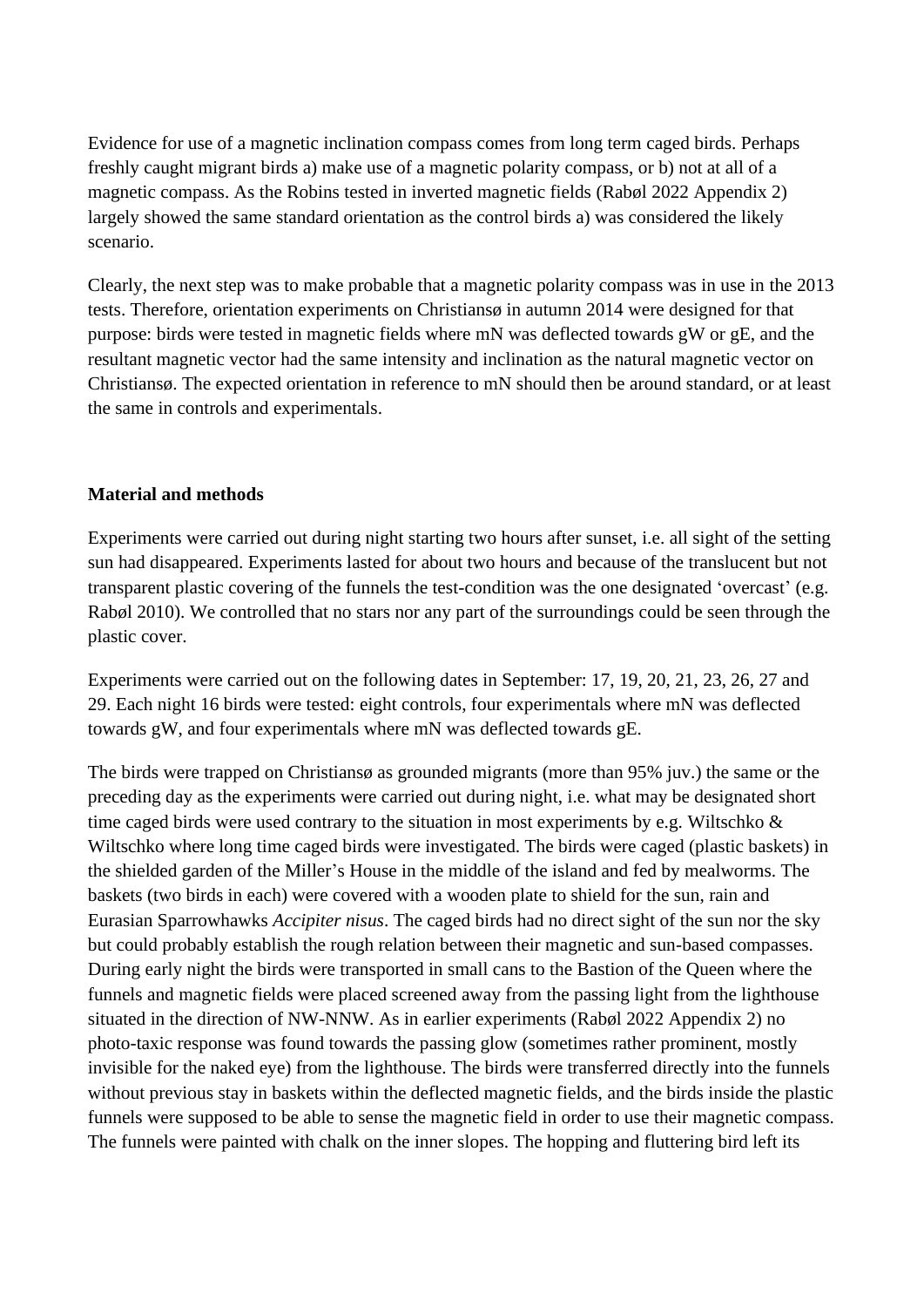footmarks in the chalk and the pattern was inspected for top(s) of activity. Birds were tested only once and then released. We used the same system of notations for direction and amount of activity as described by e.g. Rabøl (2010, 2014).

#### **Results**

As there seems to be no significant differences between the patterns observed on the eight nights, I summed all orientations in the three major groupings. Both the controls and the W- and Eexperimentals were significantly oriented in about SSW (Figs 1-2). The controls oriented 199º - 0.401 (N = 51,  $P < 0.001$ ), the W-experimentals 208° - 0.561 (N = 23,  $P < 0.001$ ) (or considered as bimodally oriented  $222^{\circ}/(42^{\circ}) - 0.524$  (N = 25, P < 0.001), and the E-experimentals 201° - 0.490 (N  $= 20, P < 0.01$ ).



Fig. 1. The orientation of the controls in reference to magnetic and geographical N (which are coinciding). As normal for funnel experiments under overcast  $/ +$  'overcast' the concentrations – both individually and as a sample – are smaller than when birds are tested under condition of a starry sky. Anyway, the sample mean vector  $199^{\circ} - 0.401$  (N = 51, P < 0.001) is very significant and close to the standard direction of about SSW-SW.

*Kontrollernes orientering. Gennemsnits-vektoren er signifikant og rettet mod SSV.*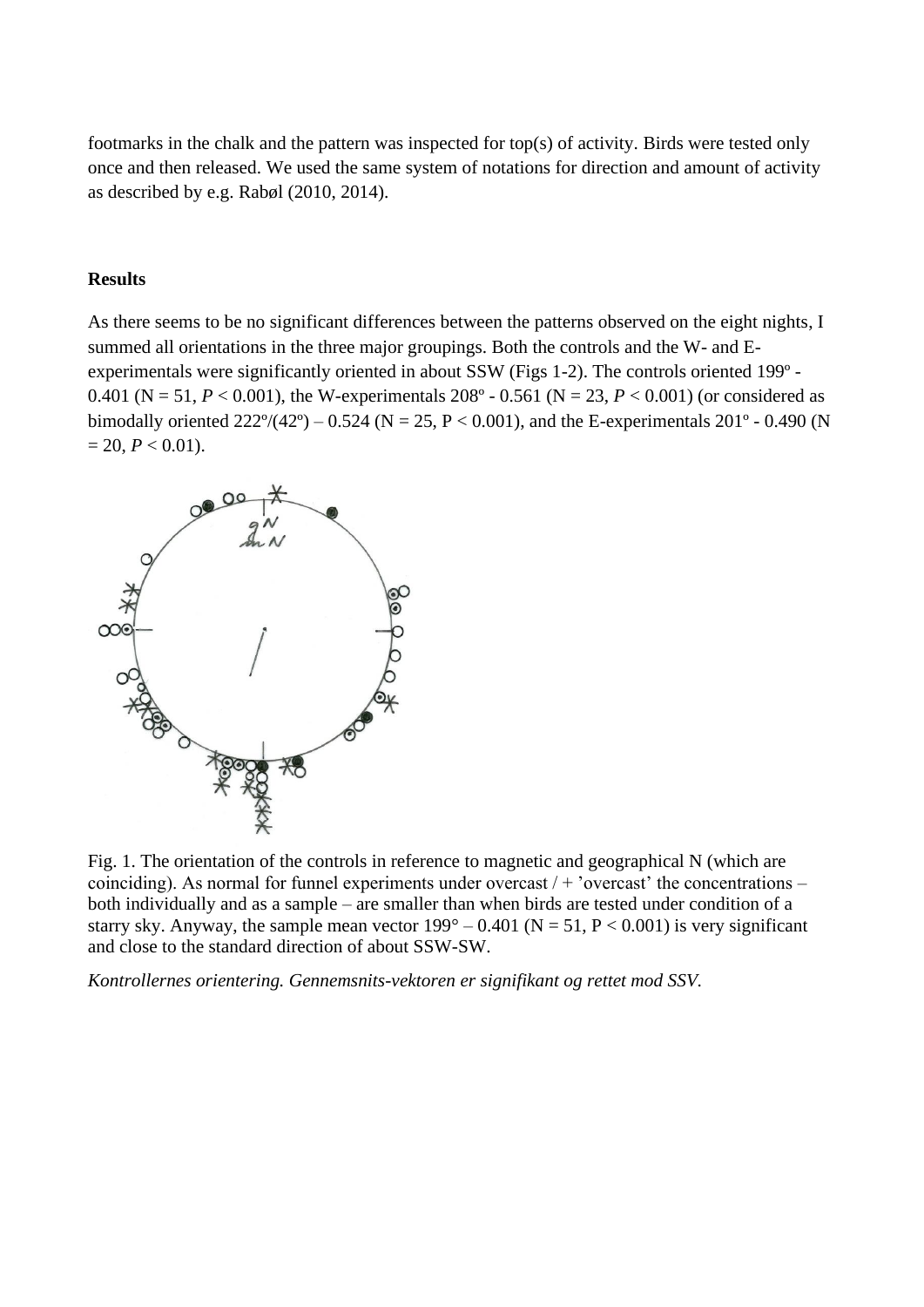

Fig. 2. The orientation of the experimentals i reference to geographical N. The left figure denotes the W-deflected birds (blue), and the right figure the E-deflected (red). The W-deflected birds seem bimodal in their sample pattern and by means of doubling the angles the axial mean vector was calculated as  $222^{\circ}/(42^{\circ})$  - 0.524 (N = 25, P < 0.001). Treated as a unimodal pattern the sample mean vector comes out as  $208^{\circ}$  - 0.561 (N = 23, P < 0.001). According to normal practice the pattern should therefore be considered as unimodal. The E-deflected birds seem unimodally distributed and the sample mean vector was calculated as  $201^\circ$  - 0.490 (N = 20, P < 0.01). Clearly there seems to be no significant directional difference between the W- and E-deflected experimentals. If the two samples are combined the sample mean vector is  $205^{\circ} - 0.527$  (N = 43, P < 0.001).

*Forsøgsfuglenes orientering i forhold til geografisk N (gN) og magnetisk N (mN). I begge tilfælde ses en signifikant SSV-orientering i forhold til gN. Et magnet-kompas synes således helt uden indflydelse.*

#### **Discussion**

The correspondence in orientation between the W- and E-deflected birds is indicative of a compass in action in reference to geographic N. However, the lack of use of a magnetic compass in charge was really surprising; especially because most scientists lead by Wiltschko & Wiltschko consider the magnetic compass as more important and basic than the celestial compasses. Perhaps the birds were able to sense out the natural magnetic field from the hybrid-field? (or – what is technically the same – exclude the artificial magnetic field). However, according to convention only the composed field could be sensed.

As no sight of the sunset nor the stars were available the most obvious explanation is that the orientation was directed by a spurious outside source in reference to gN such as a low frequency source of sound towards SSW, or a light source in the same direction. However, there seemed to be no such sources directed in the standard direction nor in any other direction (except the occasional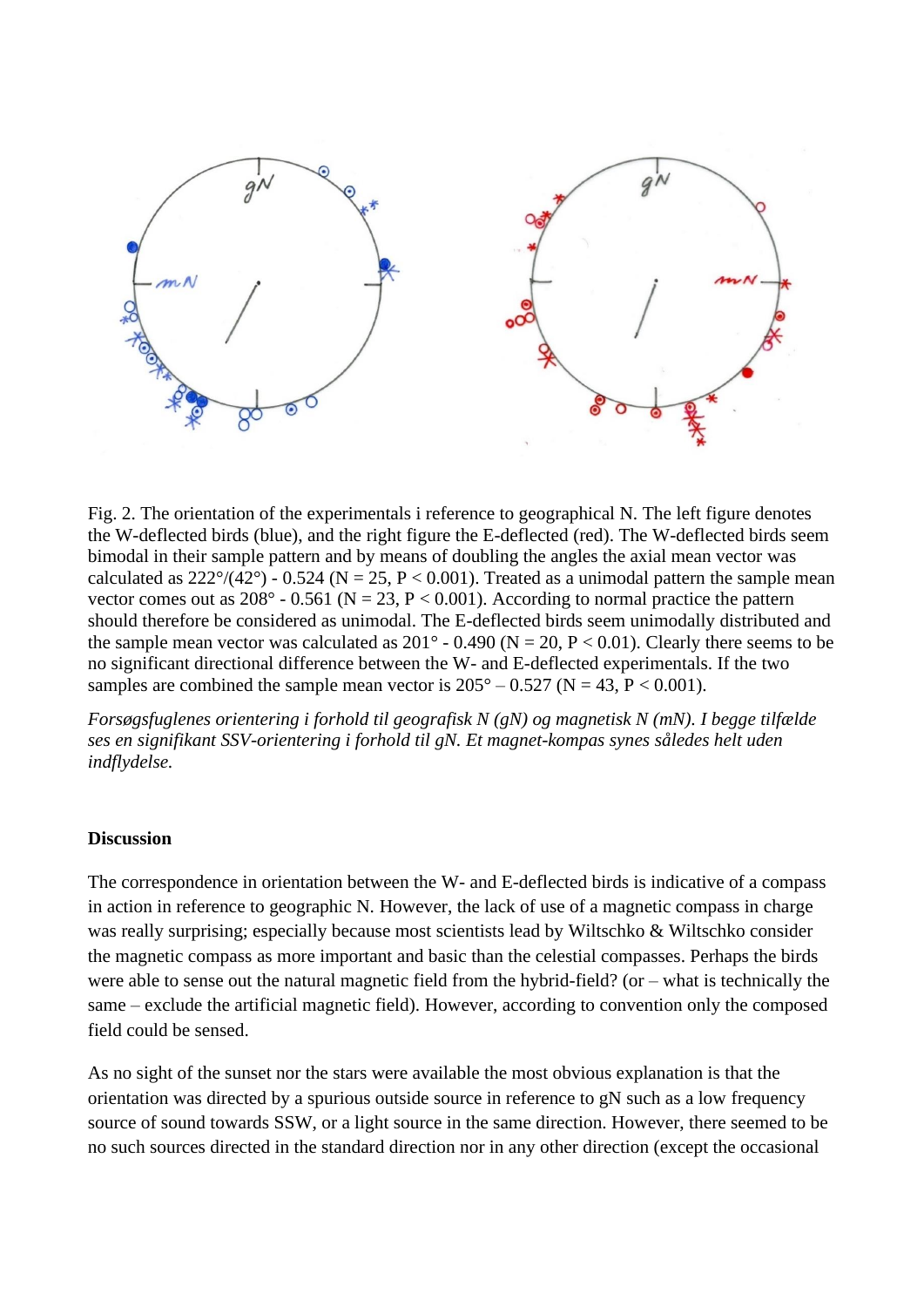light glow from the beams of the lighthouse towards NW/NNW). Clearly, neither the sunset nor the stars can direct the migratory orientation under the conditions experienced.

The conclusion should be that the orientation seems to be guided by a compass reference or an orientation system not yet or normally appreciated.

For me these results are a signal that we are far from understanding what is going on in migrant birds, and our nice conceptional system of compasses and their system of dominance and calibration is breaking down or at least fade away. Until now I often said that compass orientation alone is not sufficient to describe and understand migratory progress in juvenile birds: we also have to think in terms of gradient/coordinate navigation. But this is something else; a third system. One may guess that the birds are able to maintain and express an intended migratory direction at least for one or two days and nights without a guiding outside compass reference. Perhaps it is an inertial response (Barlow 1964) in some way? The results link to an experiment by Rabøl (1975) who observed the same about SE-orientation in four groups of short-timed caged, funnel-tested Robins at Blåvand, westernmost Denmark. The four groups were tested under conditions of: 1) undisturbed magnetic field and stars on the sky, 2) undisturbed magnetic field and + 'overcast', 3) destroyed magnetic field and stars on the sky, and 4) destroyed magnetic field and + 'overcast'. 4) is difficult to explain without involving something else than stars and magnetic field; perhaps inertial orientation is involved. Also, the 'mysterious' significant orientation in reference to geographic N under 'overcast' conditions (Rabøl 2019) could be understood as inertial responses.

Perhaps it matters a lot whether the birds tested in the funnels are short time caged or long-time caged birds. Perhaps caged birds for a long time deprived migratory actions tend to use more compass orientation (on behalf of navigation), and under overcast/'overcast' conditions rely more on a magnetic compass reference than an inertial system. The latter is supposed to decay during long time captivity. Experiments with freshly trapped migrants are more connected to natural behaviour in actual migration than experiments with long term 'cagebirds' as often used e.g. in the experiments by Wiltschko & Wiltschko. Perhaps use of a magnetic compass reference is a sort of basic reaction when other possibilities are weakened or outfoxed by the experimental treatment and condition. The weak – if any – influence of a magnetic compass in the dominance/calibration experiments by Rabøl (2019) could also be understood in this way.

K. Thorup (pers. comm.) offered another possible explanation: the orientation was in some way or another steered by the sound of the sea/the waves on the coast. The birds were housed in the sheltered garden of the Miller's House at the top in the middle of the island. In principle there could have been some calibration of sound-directions by the magnetic or the sun compass. Down on the Bastion of the Queen the funnels are more less sound-sheltered/deflected by stony walls on most sides.

The winds were recorded for the eight nights where the experiments were carried out. On four nights the wind was very low or calm. However, on 17 September, the wind vector was SE 6 m/s, whereas on 21, 26 and 27 September it was W 7-8 m/s, W 10-12 m/s, and W-WNW 8-9 m/s,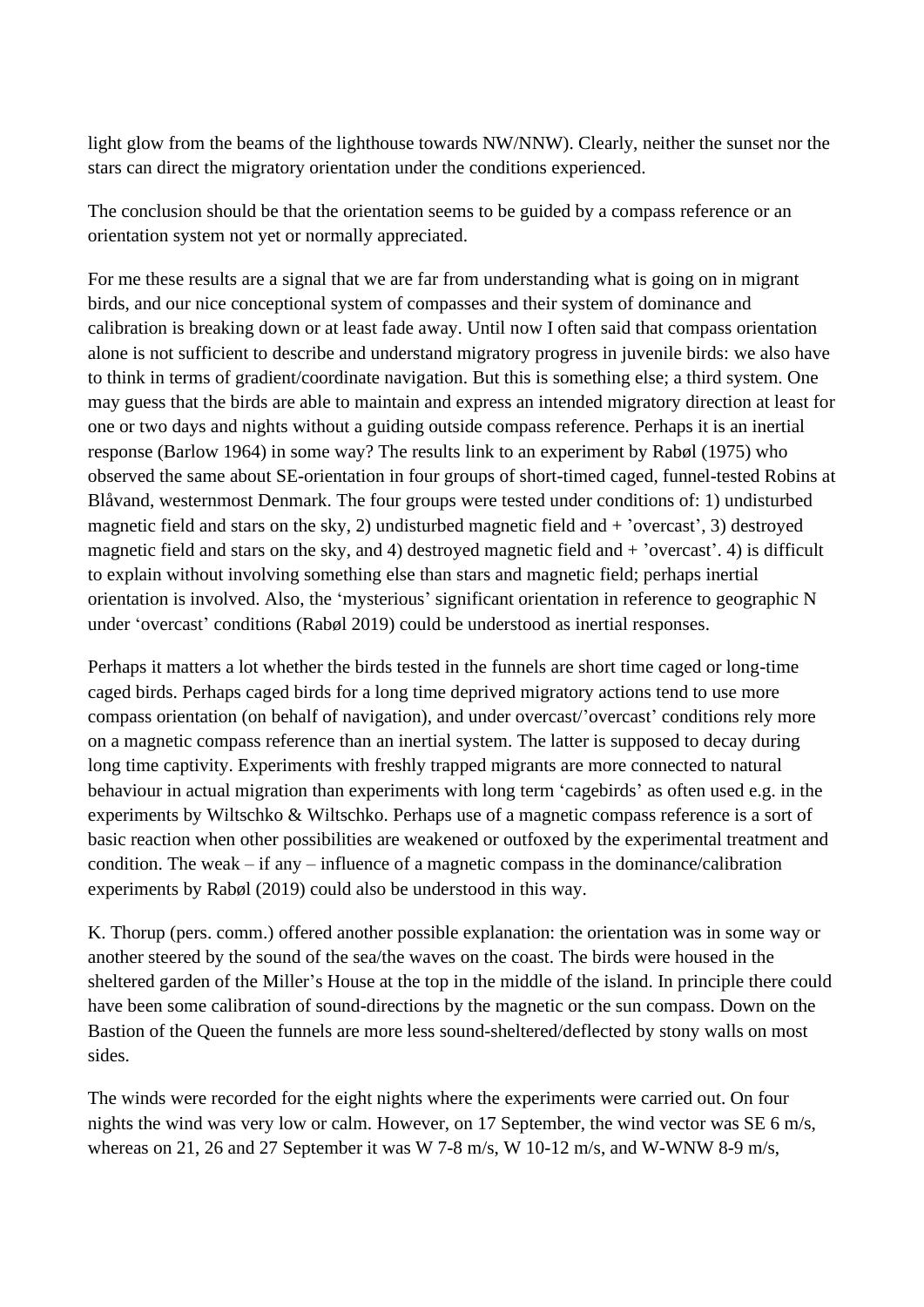respectively. As there seems to be no difference between the three control categories, Wexperimentals, and E-experimentals, we summed the results and found the following sample mean vectors: 17 September: 201° - 0.638 (N = 12, P < 0.01), 21 September: 184° - 0.417 (N = 12), 26 September:  $184^\circ$  - 0.501 (N = 13, P < 0.05), and 27 September:  $173^\circ$  - 0.684 (N = 12, P < 0.01). The orientation was most westerly on the day of SE wind, but it looks like a coincidence, and clearly there seems to be no attraction or repelling of (something connected to) the wind direction.

In the 2013 experiments investigating the magnetic inclination compass (Appendix 2) a third group (29 September, 1 October and 2 October) was tested in a strong, vertical, and heterogenous magnetic field. As a group the birds were disoriented. However, the mean direction was close to standard (181 $\degree$  - 0.275, N = 16). Also, the samples of controls and magnetically inverted experimentals were disoriented (127° - 0.357, N = 19, and 209° - 0.473, N = 13, respectively). However, combined the orientation was significant (170 $^{\circ}$  - 0.293 (N = 48, P < 0.05). Therefore, this experiment adds to the findings of (about) standard orientation in case of absence of both celestial and appropriate magnetic cues.

Perhaps people will maintain that the light intensity in these night experiments was too low for proper use of a retina-based magnetic compass. However, 1) the influence of a magnetic compass also seems low or lacking in my sunset/early night experiments (Rabøl 2019), and 2) the experimentals were significantly oriented – as the controls – in the standard direction.

## **Resumé**

# **Unge Rødhalse testet i tragte om natten uden stjerner med magnetisk N vendt mod geografisk Ø eller V viste ingen orientering i forhold til magnetisk N**

I efteråret 2014 testede jeg juvenile Rødhalse i tragte under en kunstigt overskyet himmel. Det skete med en forventning om, at de under den betingelse kun havde et magnet-kompas til rådighed for deres trækorientering. Hver nat testede jeg otte forsøgsfugle; fire i hvert sit kunstige magnetfelt, hvor den resulterende retning mod magnetisk N var drejet mod geografisk V, og fire andre i felter med resulterende magnetisk N drejet mod geografisk Ø. Hældning (70º nedad), og feltstyrken i de resulterende magnetfelter var ganske som i det normale magnetfelt i Danmark. Desuden testede jeg otte kontrolfugle i det normale magnetfelt (magnetisk  $N =$  geografisk N) for Christiansø. Den kunstigt overskyede himmel blev lavet ved, at tøjnettet over tragten var dækket af lysgennemskinneligt, men uigennemsigtigt plastik, hvorigennem stjernerne ikke kunne ses. Da forsøgene blev indledt to timer efter solnedgang, var der intet spor af denne tilbage.

I det foregående efterår (Rabøl 2022 Appendiks 2) havde jeg også testet Rødhalse under en kunstig overskyet himmel. Halvdelen af fuglene blev testet i et inverteret magnetfelt, hvor de magnetiske kraftlinier ikke som naturligt i Danmark gik 70º skråt ned i jorden, men 70º skråt opad. Ifølge den fremherskende opfattelse (først formuleret af W. og R. Wiltschko) burde det medføre en omvendt orientering mod ca. NNØ, fordi fuglene ifølge disse forskere ikke har et polært kompas, der som en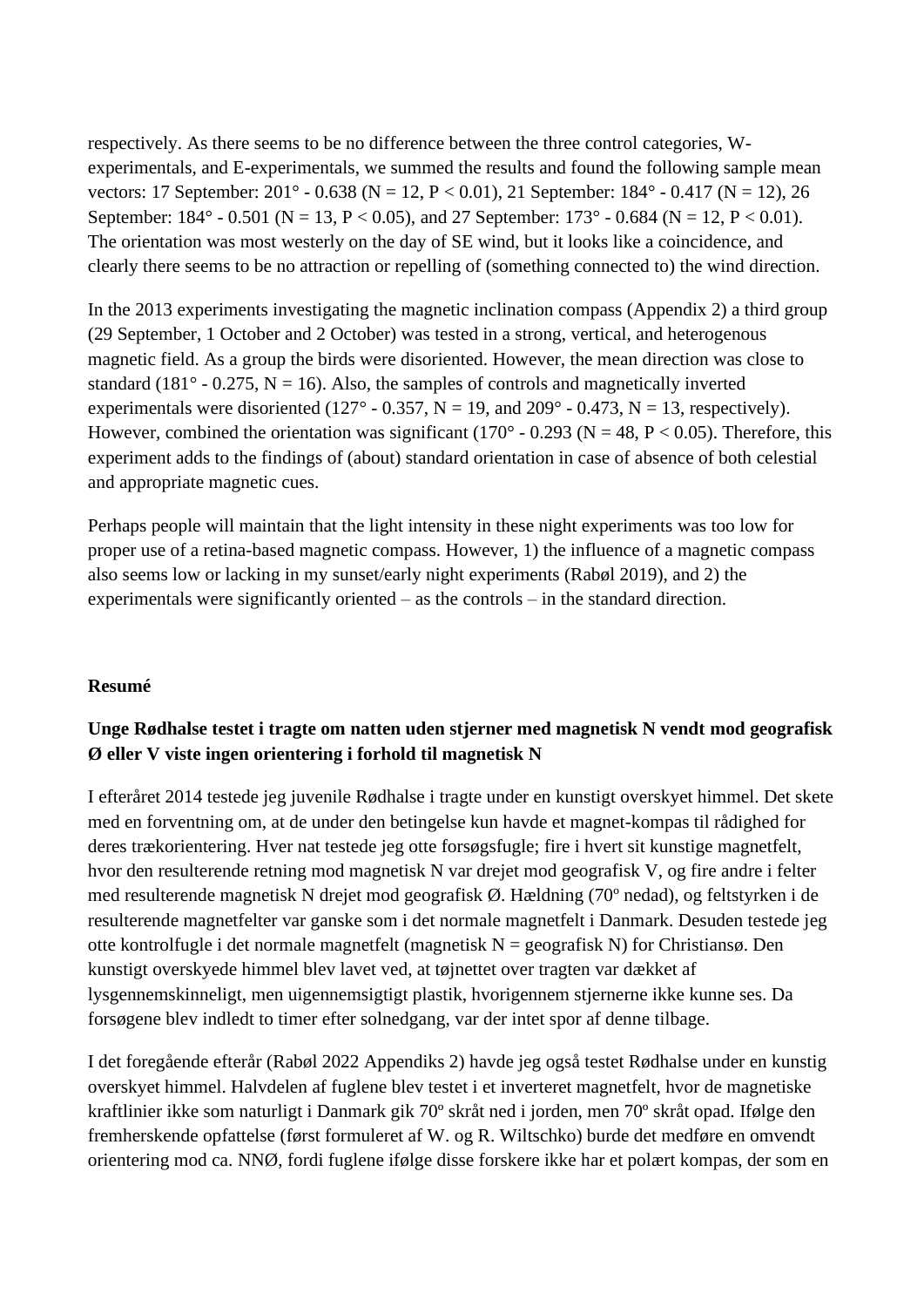kompasnål peget mod den magnetiske nordpol. Ifølge disse forskere, har fuglene i stedet et inklinations-kompas, hvor retningen mod magnetisk N bestemmes udfra den mindste vinkel (i dette tilfælde 70º kontra 110º), som inklinationen (kraftliniernes hældning) danner med jordoverfladen. Jeg kunne imidlertid ikke påvise et inklinationskompas i aktion i disse 2013-forsøg. Forsøgsfugle og kontroller viste den samme ca. S-orientering, så enten brugte de et polært magnetkompas, eller også viste orienteringen tilbage til noget ukendt – eller var at opfatte som en taxi (mod lys, lyde e.l.) rettet mod S. Jeg kunne dog ikke finde nogen kilde til en mulig taxi i den retning.

Jeg formodede derfor, at forsøgene i efteråret 2014 ville vise, at Rødhalsene havde et polært magnetkompas. For år tilbage (Rabøl *et al.* 2002) havde jeg og flere kolleger skrevet en artikel baseret på fire forskellige forsøgsserier med mange forsøg, der heller ikke kunne påvise et inklinationskompas i aktion, og den artikel er aldrig blevet nævnt af det toneangivende par R. & W. Wiltschko i så meget som en af deres mange oversigtsartikler over magnetorientering. I 2014 forsøgene var der ingen forskel på kontrollerne og forsøgsfuglene med magnetisk N drejet i geografisk V eller Ø. Begge grupper orienterede sig i normaltrækretningen SSV i forhold til geografisk N.

Hvordan kunne det gå til? Mit bedste bud er, at Rødhalsene kan noget, som vi ikke kan, eller måske kan vi det i rudimentær form. Det kunne være en form for inertiorientering, som foreslået af Barlow (1964). Kort fortalt betyder inertiorientering, at fugle er i stand til at fastholde en trækretning ved hjælp af et (eller flere) gyroskop(er) (formentlig beliggende) i det indre øre over en varighed på i hvert fald i et døgn eller to. Efter længere tids ophold i fangenskab bryder systemet sikkert sammen, og fuglen vil slå over på sit magnetkompas (af inklinationstypen?), hvis den testes i fravær af solnedgang eller stjerner på himlen. Ellers vil sol- eller stjerne-kompasset som regel være dominerende. Der er således måske forskel på 1) frie fugle og fugle holdt en til få dage i fangenskab på den ene side og 2) lang tids fangenskabsfugle på den anden. Det kunne også forklare fraværet af magnetorientering i mine kompas-konflikt (dominans/kalibrerings) forsøg med fugle holdt i fangenskab i højst et døgns tid (Rabøl 2019).

Så måske var udfaldet af 2014-forsøgene sammen med 2013-forsøgene og de mange 'negative' kompas-konflikt forsøg (med Rabøl 2010 som en delvis undtagelse) slet ikke så dårlige set i tilbageblikket: Der må være en ny 'mekanisme' som nu fortjener en nærmere udredning.

### **References**

Barlow, J.S. 1964: Inertial navigation as a basis for animal navigation. – J. Theor. Biol. 6: 76-117. Rabøl, J. 1975: The orientation of night-migrating passerines without the directional influence of

- the starry sky and/or the earth magnetic field. Z. Tierpsychol. 38: 251-266.
- Rabøl, J. 2010: Orientation by passerine birds under conflicting magnetic and stellar conditions: no calibration in relation to the magnetic field. – Dansk Orn. Foren. Tidsskr. 104: 85-102.
- Rabøl, J. 2014: Do migrant European chats and warblers use magnetic gradient navigation? Dansk Orn. Foren. Tidsskr. 108: 232-250.